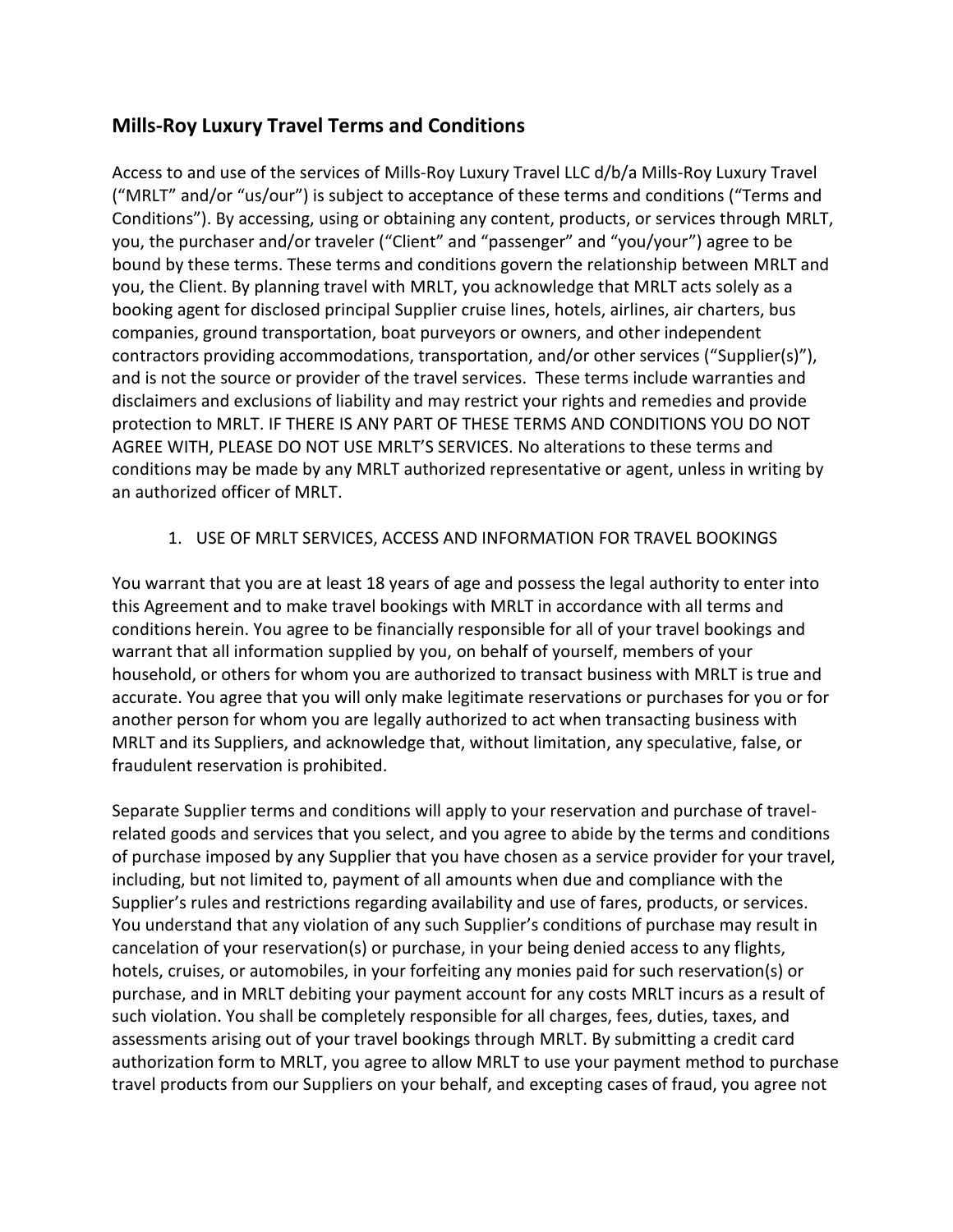to file any dispute with your bank or credit card company to avoid or violate any booking terms and conditions of MRLT or its Suppliers.

When you receive any and all travel documents, it is your sole responsibility to review and verify all information for accuracy. Contact MRLT immediately if changes or corrections are required. You acknowledge that it is your responsibility to review all documentation necessary for checking in with Suppliers on your itinerary.

## 2. TRAVEL DOCUMENTS, INCLUDING TSA AND DHS ACCEPTABLE IDENTIFICATION REQUIREMENTS

It is the responsibility of each Client to obtain and carry a valid passport, visa(s), and all other documents required by applicable government regulations. When traveling domestically or internationally, the U.S. Transportation Security Administration (TSA) and U.S. Department of Homeland Security (DHS) advise that everyone carry at least two forms of acceptable identification in order to board a flight. Acceptable identification can be found at http://www.tsa.gov/traveler-information/acceptable-ids; examples are DHS-designated enhanced driver's license, or passport. Clients originating in Canada can review travel document and identification requirements at the website of the Canada Border Services Agency at [https://www.cbsa-asfc.gc.ca/travel-voyage/td-dv-eng.html.](https://www.cbsa-asfc.gc.ca/travel-voyage/td-dv-eng.html) The name, date of birth and gender that appears on the identification card must exactly match the same such data that is listed on airline ticket(s) and booking records.

MRLT strongly recommends that you take into account that certain countries will not admit a passenger if their passport expires within six (6) months of the date of entry. Citizens of clients other than Canada or the United States may require additional documentation. Client is responsible to make MRLT aware when traveling on a passport from a country other than the United States of America or Canada.

Children and infants also require travel documents. Minors traveling with one parent, and/or without both parents, may be stopped and not admitted, unless authenticated and verified consent forms are provided to the authorities; please see <https://travel.gc.ca/travelling/children> (Canada) and [https://help.cbp.gov/s/article/Article-](https://help.cbp.gov/s/article/Article-3643)[3643](https://help.cbp.gov/s/article/Article-3643) (US) for additional information.

You acknowledge any failure to strictly comply with these requirements may result in denied boarding or an undue delay at an airport security checkpoint causing Client to miss flight(s), and subsequent scheduled travel bookings on cruises and tours. Check each Supplier's website to ensure you and all members in your travel group or party obtain and carry travel documentation required.

3. INDIVIDUAL ENTRY AND EXIT REQUIREMENTS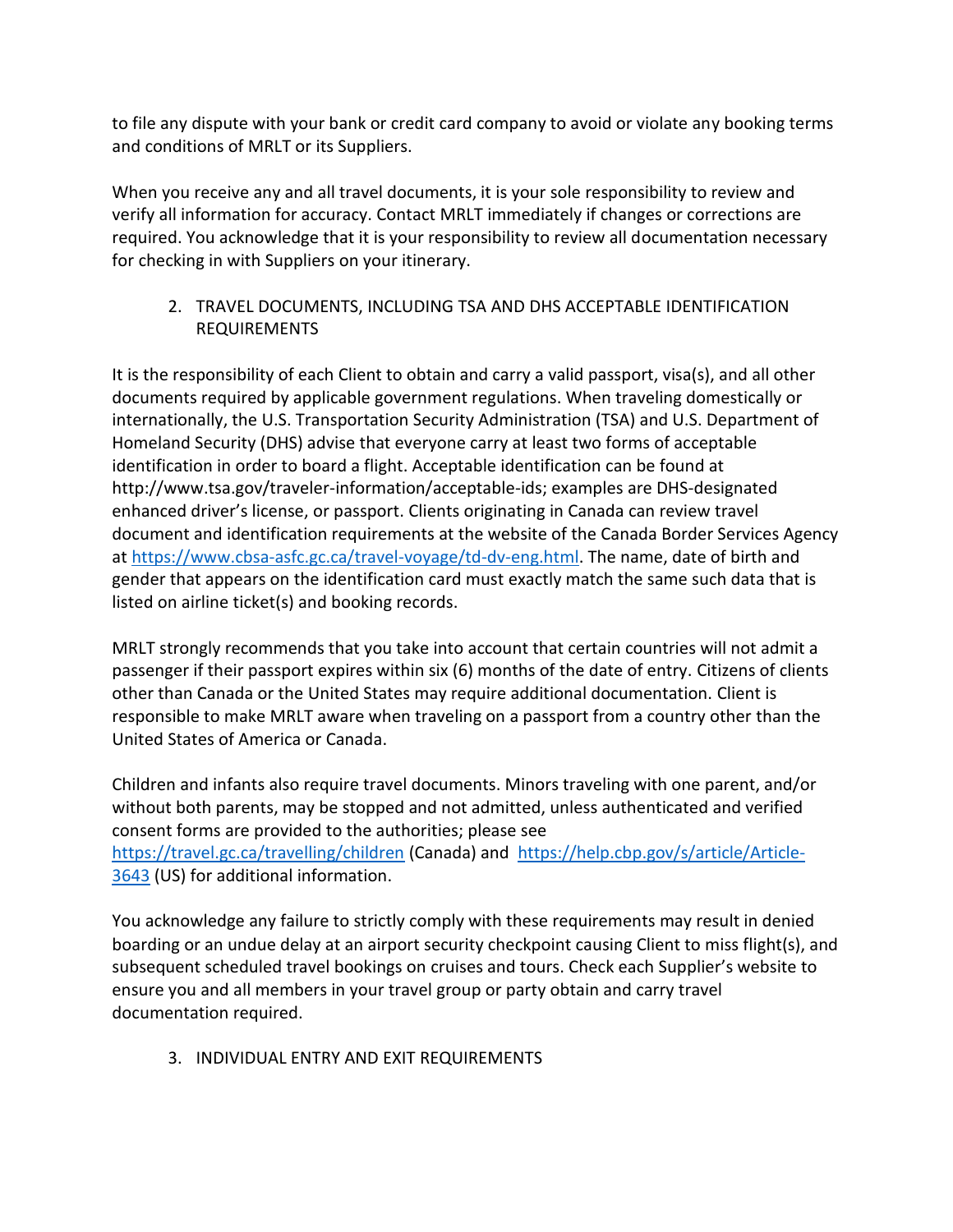Each foreign country holds different views of past criminal offenses, whether within or outside of their boundaries. If you have a current or past offense, and you are unsure how the country you are traveling to or through views that offense, please contact that country directly for entry and exit requirements. See, [https://travel.state.gov/content/travel.html,](https://travel.state.gov/content/travel.html) for more information. We do not inquire about an individual's criminal record, in the interest of respecting our Clients' privacy. For example, if traveling to or through Canada, US citizens or permanent residents with a Driving While Intoxicated (DWI) record should always check whether current rules exclude admission, and potential waivers. See

<http://www.cic.gc.ca/english/information/faq/inadmissibility/index.asp> for more information.

MRLT neither controls nor warrants the issuance of visas or approval of visa waivers related to your travel.

### 4. HAZARDOUS MATERIALS

United States federal law prohibits passengers from bringing hazardous materials on an aircraft. Similarly, Canada regulates the transportation of dangerous goods by air.

(1) US federal law forbids the carriage of hazardous materials aboard aircraft in the passenger's luggage or on the passenger's person. A violation can result in five years' imprisonment and penalties of \$250,000 or more (49 U.S.C. 5124). Hazardous materials include explosives, compressed gases, flammable liquids and solids, oxidizers, poisons, corrosives and radio- active materials. Examples: Paints, lighter fluid, fireworks, tear gases, oxygen bottles, and radiopharmaceuticals.

(2) In the US, there are special exceptions for small quantities (up to 70 ounces total) of medicinal and toilet articles carried in the passenger's luggage and certain smoking materials carried on the passenger's person. For further information, each passenger should contact the relevant airline representative(s) on their itinerary. Restrictions on hazardous materials are listed [http://www.tsa.gov/traveler-information/prohibited-items.](http://www.tsa.gov/traveler-information/prohibited-items)

(3) The Canadian federal government has enacted legislation that regulates the handling, offering for transport, transporting or importing of dangerous goods by all modes of transport, known as the [Transportation of Dangerous Goods Act, 1992](https://tc.canada.ca/en/corporate-services/acts-regulations/transportation-dangerous-goods-act-1992-1992-c-34) and the [Transportation of](https://tc.canada.ca/en/dangerous-goods/transportation-dangerous-goods/table-contents)  [Dangerous Goods Regulations](https://tc.canada.ca/en/dangerous-goods/transportation-dangerous-goods/table-contents) (TDGR) (road, rail, air and marine). The TDGR incorporates by reference the International Civil Aviation Organization Technical Instructions for the Safe Transport of Dangerous Goods By Air (ICAO TI's), which establishes the rules for the safe transport of dangerous goods by air both within Canada and internationally. Both the TDGR and the ICAO TI's are based on the United Nations Recommendations on the Transport of Dangerous Goods, Model Regulations, and for Radioactive, the International Atomic Energy Agency Regulations for the Safe Transport of Radioactive Material. Additional information for Canadian travelers is available at: [https://tc.canada.ca/en/aviation/transportation-dangerous](https://tc.canada.ca/en/aviation/transportation-dangerous-goods-aircraft)[goods-aircraft](https://tc.canada.ca/en/aviation/transportation-dangerous-goods-aircraft)

5. INSECTICIDE NOTICE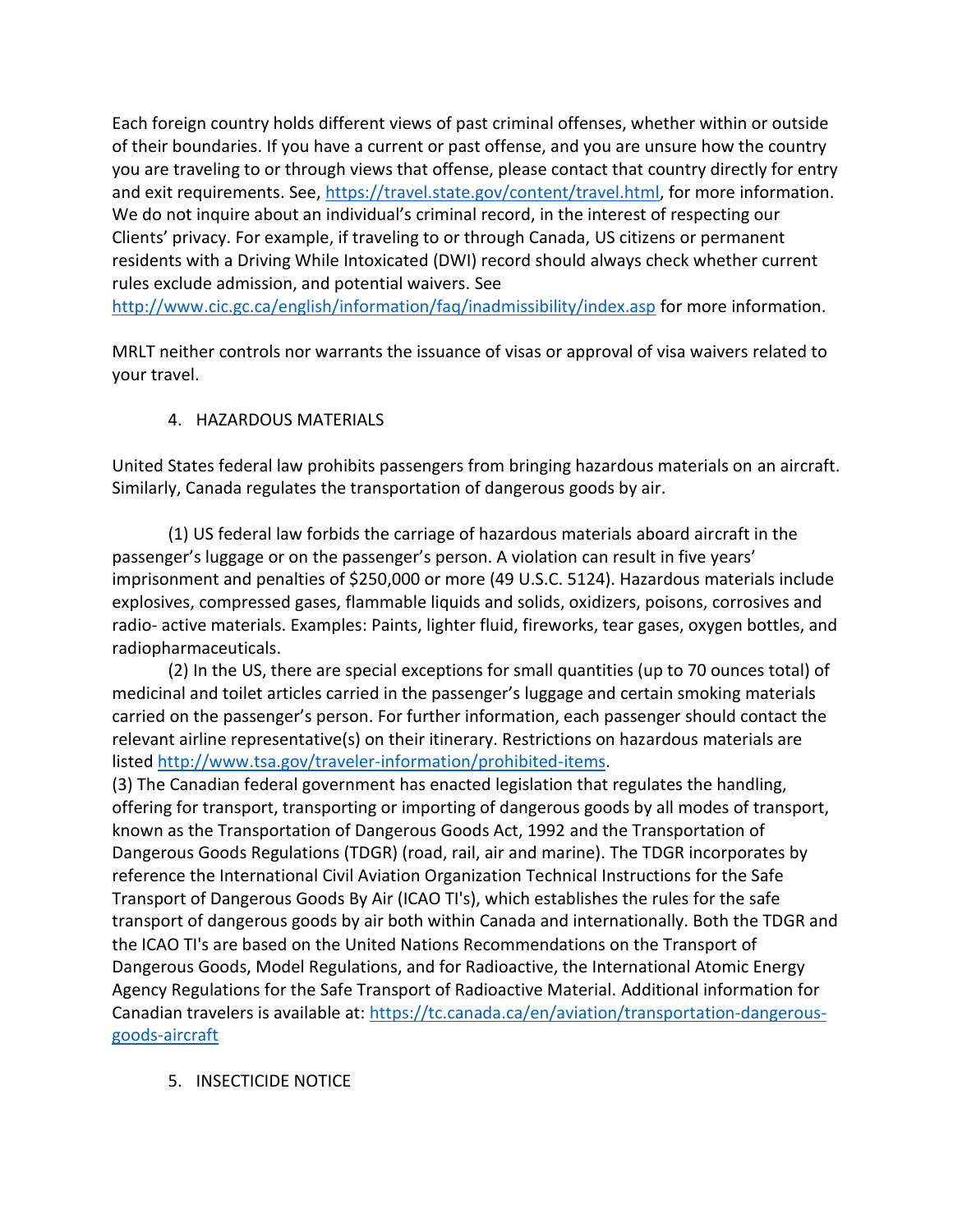We recommend that you refer to the US DOT list of airports in countries that require airlines to treat the passenger cabin with insecticides prior to the flight or while on the aircraft. This list is on the DOT's website and is updated from time to time: [http://www.dot.gov/office](http://www.dot.gov/office-policy/aviation-policy/aircraft-disinsection-requirements)[policy/aviation-policy/aircraft-disinsection-requirements.](http://www.dot.gov/office-policy/aviation-policy/aircraft-disinsection-requirements) For information about Transport Canada's policies and regulations about disinsection procedures on aircraft, please visit: [https://tc.canada.ca/en/aviation/commercial-air-services/workplace-health-safety-onboard](https://tc.canada.ca/en/aviation/commercial-air-services/workplace-health-safety-onboard-aircraft/disinsection-procedures-board-aircraft-large-air-operators)[aircraft/disinsection-procedures-board-aircraft-large-air-operators](https://tc.canada.ca/en/aviation/commercial-air-services/workplace-health-safety-onboard-aircraft/disinsection-procedures-board-aircraft-large-air-operators)

## 6. HEALTH/IMMUNIZATIONS

Each Client is responsible to make absolutely certain to have the proper immunizations and required documentation of such immunizations before travel, and to make the necessary accommodation for security rules imposed by government authorities. MRLT shall not assume responsibility for the accuracy of health requirements or vaccination and/or documentation prior to departure or upon landing at the final destination. See your health practitioner for advice. Prior to travel, required inoculations, if any, must be recorded by Client's health practitioner on a valid vaccination certificate, which the Client must carry for proof of inoculation where required. If you are concerned about taking any medications or receiving certain inoculations, check with your health practitioner BEFORE booking. Check the Government of Canada's website <https://travel.gc.ca/travelling/health-safety/vaccines> or the US State Department Web site [http://travel.state.gov,](http://travel.state.gov/) for relevant information relating to travel to specific destinations, and the US Centers for Disease Control <http://wwwnc.cdc.gov/travel/> relating to health issues. Canadian travelers can also download the CANImmunize digital app for assistance at:<https://www.canimmunize.ca/en/home> Should a visa not be issued, MRLT is not responsible for lost payments made toward the contemplated trip. Please note that rules of each country regarding entry and exit change on a daily basis.

7. SELLER OF TRAVEL

MRLT is an Independent Contractor of Gifted Travel Network, California Seller of Travel 2113317-40, Florida ST39093, Washington #603308394. Registration as a seller of travel does not constitute approval by the State of California.

#### 8. PAYMENTS AND CANCELATIONS

Unless otherwise defined during the reservation process, final payment is due prior to departure according to each Supplier's (airline, hotel, cruise line, transfer company, sightseeing operators, and other travel service vendors) terms and conditions involved in your travel booking. If final and full payment is not received by the applicable due date, reservations are subject to cancelation and deposits shall be forfeited. In some cases, there is NO REFUND once a booking is made and paid in full. Your right to a refund if you change or cancel your travel plans is limited. All cancelation requests must be sent to MRLT in writing. As a result of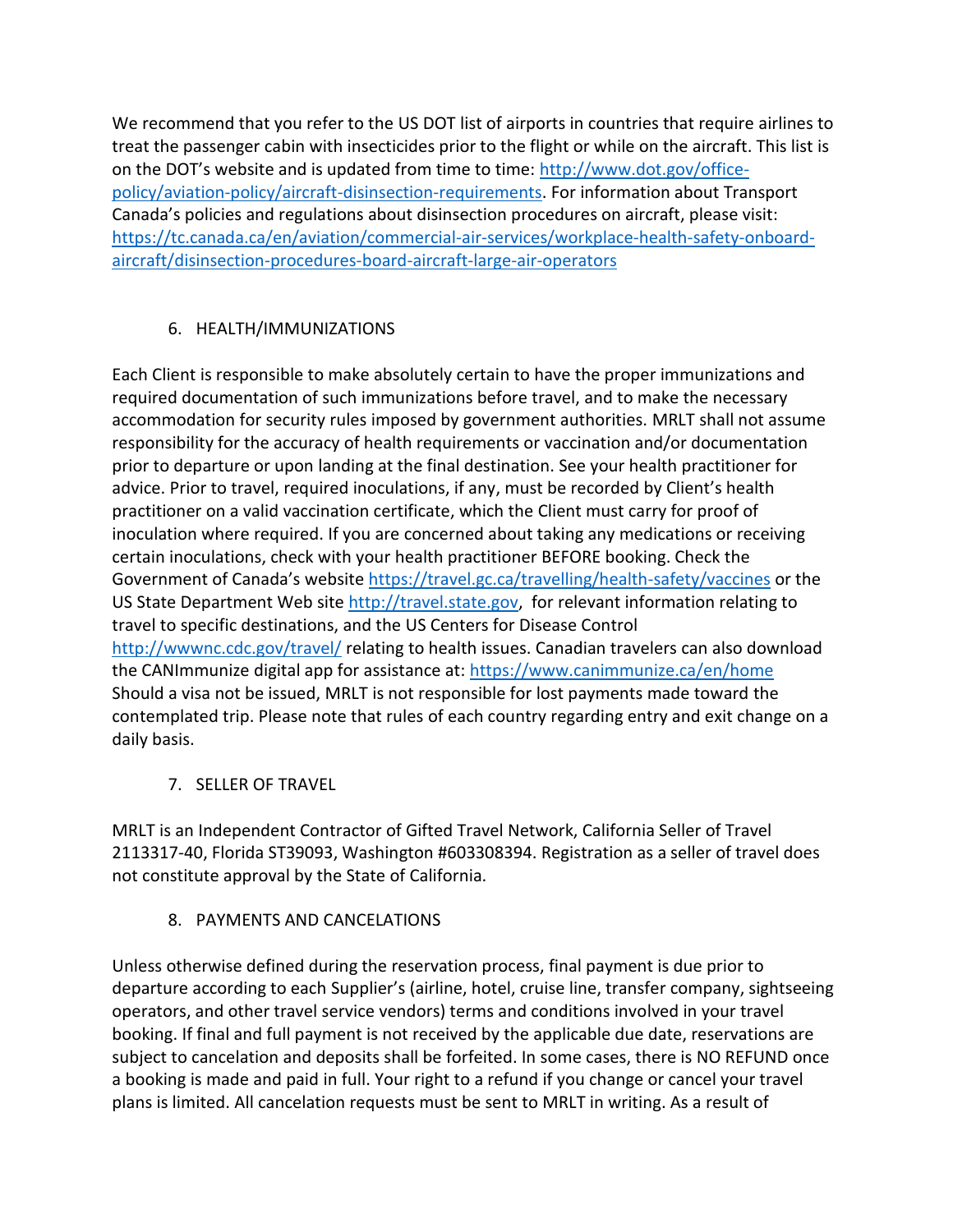cancelation, MRLT's and third-party Supplier's cancelation penalties will apply, which are detailed in your travel documentation, and each Supplier's website. We advise you of any cancelation penalties at the time of booking and provided information about these penalties upon confirmation. If you have any questions, or any penalties are unclear, please contact MRLT. All cancelation fees will be charged to the credit card or other payment method you authorized to pay for travel services or deducted from the Supplier's refund.

9. LATE BOOKINGS

Prospective Clients are advised to reserve early to avoid disappointment and additional late booking fees.

10. AIR TRAVEL, SCHEDULE RECONFIRMATION

UNLESS SET FORTH IN WRITING, AIRLINE RESERVATIONS ARE NOT INCLUDED IN YOUR TRAVEL PLANS. In such event, it is the Client's responsibility to make appropriate air arrangements, as well as transportation to and from the destination where the travel booking originates and returns. MRLT shall not assume any responsibility for any air and/or ground schedule changes. In rare instances, upon departure from a country, certain departure taxes must be paid in cash only, and may vary in price. Failure to use a reservation may result in automatic cancelation of all continuing and return flights, as well as forfeiture of airfares.

Airline e-tickets expire a year from issue date unless carrier fare rules in passenger's itinerary fare provide otherwise.

## 11. CHECK-IN

Due to enhanced security, it is strongly recommended that you check in a minimum of 2 hours prior to scheduled departure for domestic flights and 3 hours prior to scheduled departure time for international flights. Reconfirm flight times at least 24 hours prior to scheduled departure time for domestic flights, and 72 hours prior for international flights.

By checking in for a flight, tour or cruise, you may be agreeing to additional terms and conditions imposed by the Supplier.

## 12. RIGHT TO CORRECT ERRORS/OFFERS SUBJECT TO AVAILABILITY

We reserve the right to correct errors. All offers, incentives and Supplier promotions are subject to availability and may change without notice. In the event of any pricing error or omission, we reserve the right to adjust such pricing or make any other corrections.

13. UNUSED ARRANGEMENTS, MINIMUM PASSENGER REQUIREMENTS AND ALTERATIONS TO BOOKINGS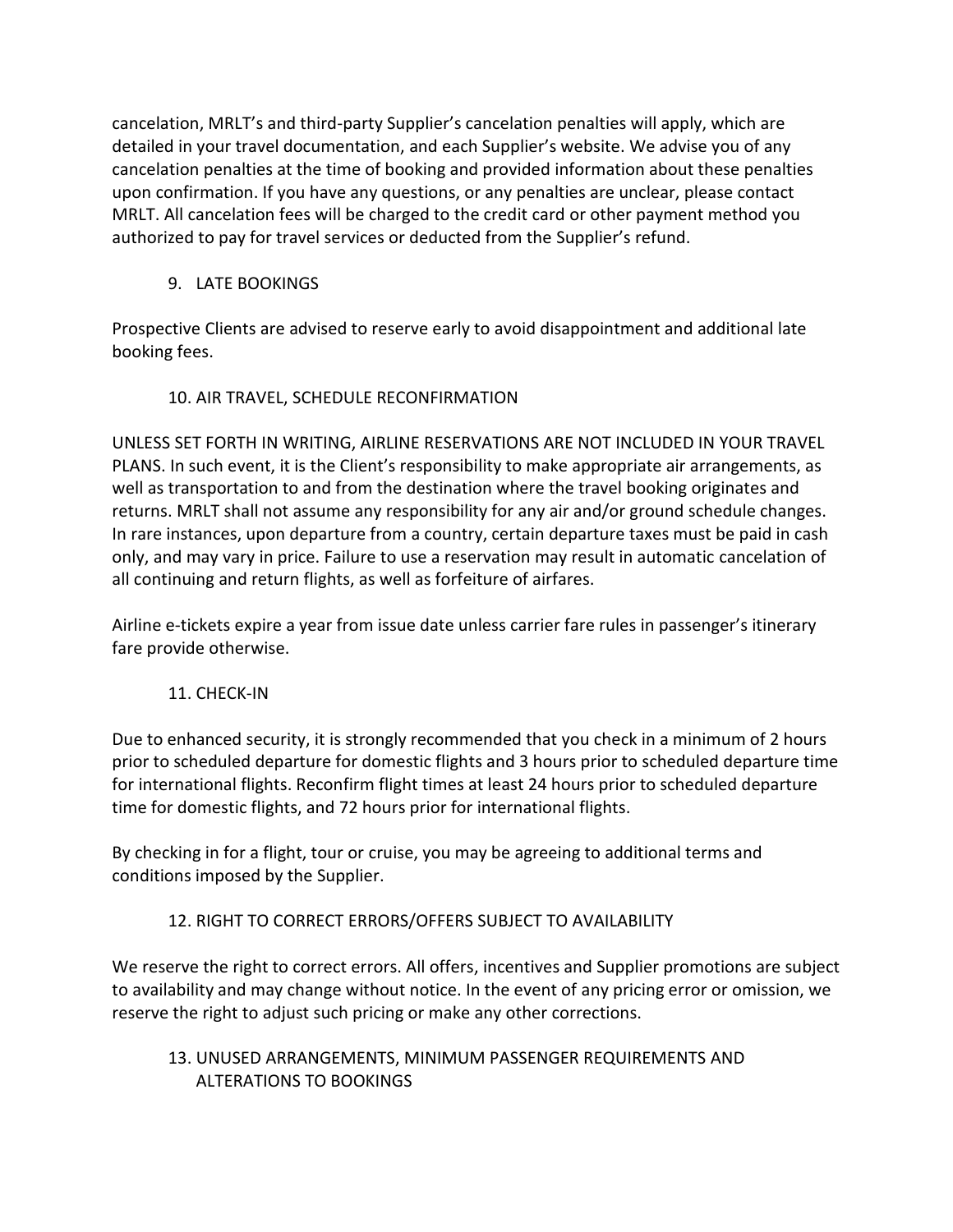As MRLT's tour, cruise or package prices are based on its Suppliers' contract rates, there will not be any refund for any unused portion of a tour. Some group tours are based on minimum numbers of passengers traveling; if the number of passengers falls below the minimum required, a surcharge may be imposed, or the tour may be canceled. Any cancelations of a tour or package for reason of failing to meet the minimum traveler requirement will be governed by the tour operator's cancelation policy.

If you decide to change any portion of your confirmed arrangements prior to departure or during your trip, we will attempt to assist you. Certain bookings may not be able to be changed. All requests for changes to a booking must be made in writing to MRLT.

#### 14. LIMITATIONS OF RESPONSIBILITY AND DISCLOSURE

MRLT acts solely as a booking agent for disclosed principal Supplier cruise lines, hotels, airlines, air charters, bus companies, ground transportation, boat purveyors or owners, and other independent contractors providing accommodations, transportation, and/or other services ("Supplier(s)"), and is not the source or provider of the travel services. Each of these Supplier companies is an independent entity with its own management and is not subject to the control of MRLT. You are advised that the Suppliers whose names appear in travel documentation are those actually responsible for providing the travel services purchased, and you consent to the use of those Suppliers. You understand and agree to each Supplier's Terms and Conditions, which are contained in printed form and are set forth on their respective websites and which govern the transaction. All bookings are accepted by MRLT as agent for the travel Suppliers on your itinerary.

BECAUSE MRLT ACTS AS AGENT FOR DISCLOSED PRINCIPAL SUPPLIERS AND DOES NOT HAVE THE RIGHT TO CONTROL THE OPERATIONS OF SUCH INDEPENDENT OPERATORS AND SUPPLIERS, YOU AGREE THAT MRLT IS NOT LIABLE FOR ANY PERSONAL INJURY OR PROPERTY DAMAGE, WHICH MAY ARISE OUT OF THESE SERVICES. MRLT HEREBY DISCLAIMS ANY LIABILITY WHETHER BASED ON CONTRACT, TORT, STRICT LIABILITY OR OTHERWISE, INCLUDING WITHOUT LIMITATION LIABILITY FOR ANY DIRECT, PUNITIVE, SPECIAL CONSEQUENTIAL, INCIDENTAL OR INDIRECT DAMAGES, IN CONNECTION WITH THE GOODS OR SERVICES PROVIDED BY ANY PRINCIPAL SUPPLIER BOOKING THROUGH MRLT'S OFFICE OR THROUGH THIS WEB SITE, INCLUDING WITHOUT LIMITATION LIABILITY FOR ANY ACT, ERROR, OMISSION, INJURY, LOSS, ACCIDENT, DELAY OR IRREGULARITY WHICH MAY BE INCURRED THROUGH THE FAULT, NEGLIGENCE, WILFULL ACTS, OMISSIONS OR OTHERWISE OF SUCH SUPPLIER, OR OF ANY SUPPLIER OR THEIR RESPECTIVE EMPLOYEES, AGENTS, SERVANTS, OR REPRESENTATIVES, INCLUDING, WITHOUT LIMITATION, THEIR FAILURE TO DELIVER OR THEIR PARTIAL OR INADEQUATE DELIVERY OF SERVICES, THEIR CANCELATION AND REFUND POLICIES, FUEL INCREASES, AND OTHER MATTERS OUTSIDE OF MRLT'S CONTROL, AND YOU HEREBY EXONERATE MRLT FROM ANY LIABILITY WITH RESPECT TO THE SAME.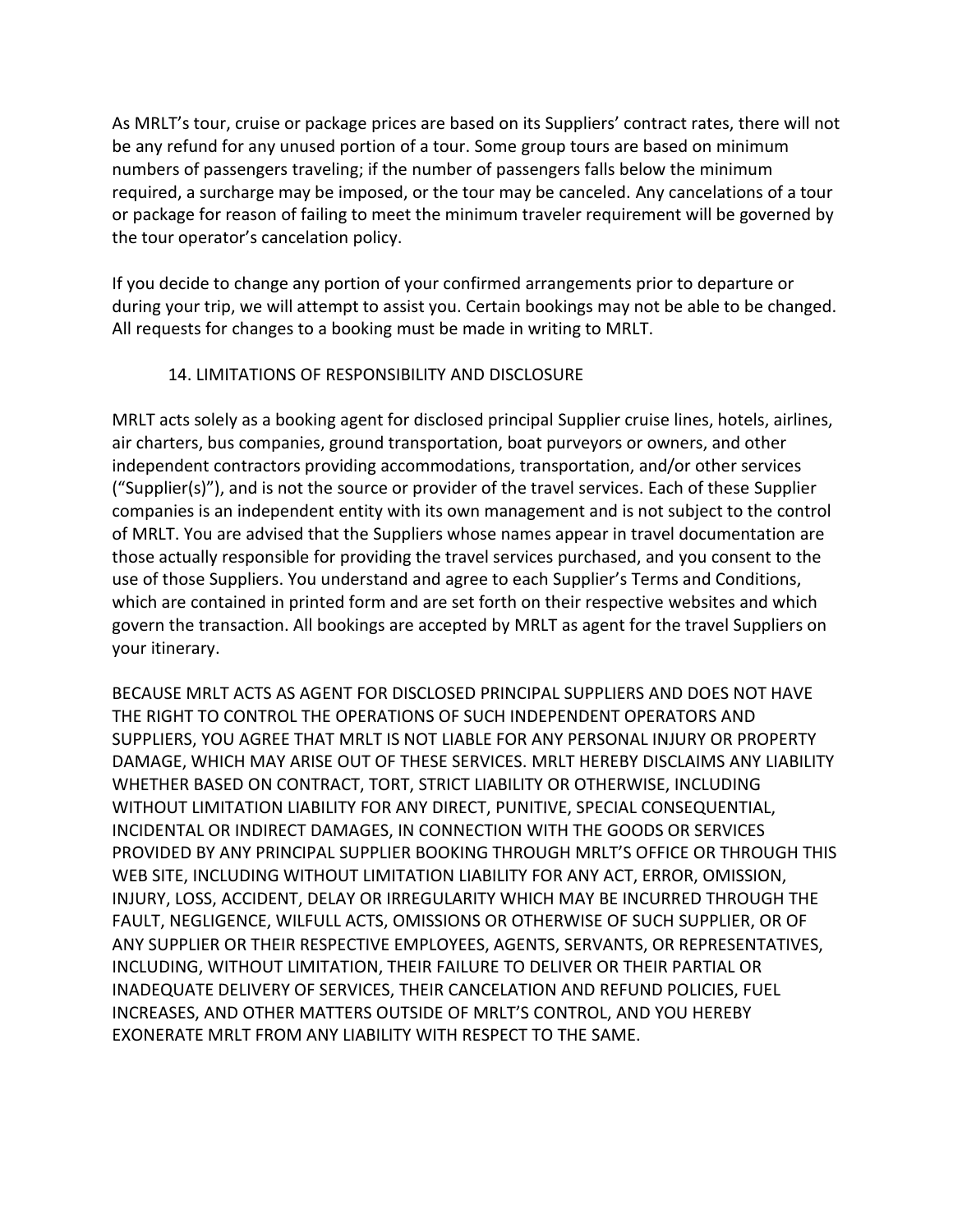MRLT HAS SOLELY RECEIVED COMMISSION AND FEES FOR TRAVEL TRANSACTIONS AND CLIENT AGREES AND UNDERSTANDS THAT ANY RECOVERY FROM MRLT WILL BE LIMITED TO THE COMMISSION AND FEES ACTUALLY RECEIVED BY MRLT.

#### 15. RISKS/SAFETY

Travel to certain destinations may involve greater risk than others. MRLT urges Clients to remain informed on a daily basis as to current news events, as well as to review travel prohibitions, warnings, announcements and advisories issued by the United States Government prior to booking travel to international destinations. Information on conditions in various countries and the level of risk associated with travel to particular international destinations can be found at [https://travel.gc.ca/travelling/advisories,](https://travel.gc.ca/travelling/advisories) [http://www.state.gov,](http://www.state.gov/) [http://www.tsa.gov,](http://www.tsa.gov/) [http://www.dot.gov,](http://www.dot.gov/) [http://www.faa.gov,](http://www.faa.gov/) [http://www.cdc.gov,](http://www.cdc.gov/) [https://www.who.int/,](https://www.who.int/) and [http://www.cbp.gov.](http://www.cbp.gov/) The Smart Traveler Enrollment Program (STEP) is a free service provided by the US Government to US citizens who are traveling to, or living in, a foreign country. STEP allows you to enter information about your upcoming trip abroad so that the Department of State can better assist you in an emergency. Registration is recommended and provided by going to [https://step.state.gov/step/.](https://step.state.gov/step/)

BY OFFERING FOR SALE TRAVEL TO PARTICULAR DESTINATIONS, MRLT DOES NOT REPRESENT OR WARRANT THAT TRAVEL TO SUCH POINTS IS ADVISABLE OR WITHOUT RISK, AND SHALL NOT BE LIABLE FOR COSTS, DAMAGES, OR LOSSES THAT MAY RESULT FROM TRAVEL TO SUCH DESTINATIONS. CLIENT'S PARTICIPATION CONSTITUTES ACCEPTANCE OF SUCH EVENTS AT CLIENT'S OWN RISK.

## 16. FORCE MAJEURE

MRLT will not be in breach of these terms and conditions or otherwise be liable to you, for any failure or delay in performing an obligation under this Agreement that is due to any of the following causes, to the extent beyond its reasonable control: acts of God, accident, riots, war, terrorist act, epidemic, pandemic, quarantine, civil commotion, breakdown of communication facilities, including web host and internet service provider, breakdown or malfunction of equipment, destruction of or serious damage to facilities, natural catastrophes including, but not limited to extreme weather events, floods and volcanic eruptions, governmental acts or omissions, changes in laws or regulations, national strikes, fire, explosion, generalized lack of availability of raw materials or energy, and any other unforeseen circumstance which is beyond the control of MRLT.

For the avoidance of doubt, Force Majeure shall not include (a) financial distress nor the inability of either party to make a profit or avoid a financial loss, (b) changes in market prices or conditions, or (c) a party's financial inability to perform its obligations hereunder. THE PURCHASE OF TRAVEL INSURANCE IS HIGHLY RECOMMENDED ON ALL TRIPS.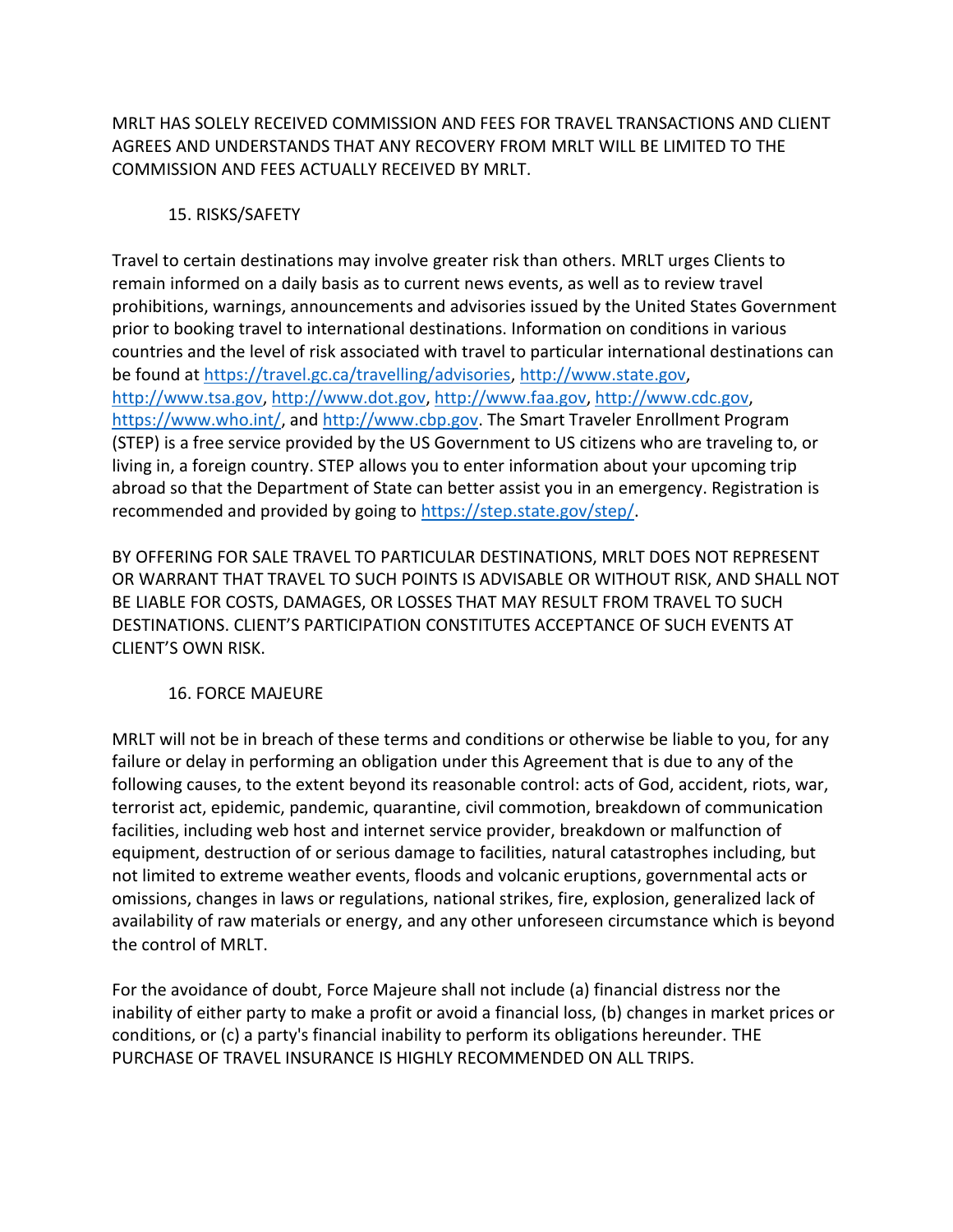In addition, each of MRLT's Suppliers have terms and conditions which govern Client's trip, and Client is advised that if travel Suppliers are affected by Force Majeure, they shall be entitled to, and may in their sole and absolute discretion, vary or cancel any itinerary or arrangement in relation to the trip. Payment of any refund to you as a result of the non-performance of any obligations hereunder shall remain in the sole and absolute discretion of the Supplier, although MRLT shall use its reasonable efforts to secure reimbursement for you where possible.

The Supplier may determine that alterations in itinerary are necessary for any number of reasons, including but not limited to severe weather. Any alterations to an itinerary are at the sole discretion of the Supplier, and MRLT bears no responsibility for any changes.

### 17. CURRENCY FLUCTUATIONS

Currency exchange rates fluctuate. Prices are subject to change based upon currency exchange rate fluctuations, provided actual variations have occurred. MRLT is not responsible for surcharges or foreign transaction fees imposed by Client's credit card or bank.

#### 18. TRAVEL INSURANCE

MRLT OFFERS ACCESS TO TRAVEL INSURANCE TO PROTECT PASSENGERS AND THEIR INVESTMENT IN TRAVEL. UNLESS SPECIFICALLY NOTED, TRAVEL INSURANCE IS NOT INCLUDED IN THE COST OF CLIENT'S ITINERARY TO PROTECT AGAINST THIRD PARTY SUPPLIER DEFAULT/BANKRUPTCY PROTECTION, DELAY, INTERRUPTION, MISSED CONNECTION FOR CRUISES, CANCELATION, MEDICAL EMERGENCY TRANSPORTATION/EVACUATION & REPATRIATION, BAGGAGE & PERSONAL EFFECTS/LOST LUGGAGE & BAGGAGE DELAY, ILLNESS, JOB LOSS PROTECTION AND CHANGE OF PLANS, ACCIDENTAL DEATH AND DISABILITY, TRAVEL ACCIDENT/SICKNESS MEDICAL EXPENSES, AND MORE. PROPER INSURANCE MAY PROTECT YOU FROM FINANCIAL LOSS IN ALMOST ALL CIRCUMSTANCES. Without appropriate travel insurance, Client understands and agrees that if Client cancels or interrupts Client's travel for any reason, portions of the trip/tour may not be refunded and MRLT's and travel Suppliers' cancelation penalties will apply resulting in the loss of monies up to the full cost of Client's travel booking and related costs. The purchase of travel insurance is not required in order to purchase any other product or service offered by MRLT, however if you decline to purchase insurance, MRLT will require that you execute an insurance waiver. MRLT is not a licensed insurance broker, and its advisors are not qualified or authorized to answer technical questions about benefits, exclusions, and conditions of any of the insurance offered, nor evaluate the adequacy of the prospective insured's existing insurance coverage. An additional charge applies for any travel insurance selected. MRLT CANNOT GUARANTEE THAT ANY INSURANCE PROVIDER WILL APPROVE COVERAGE FOR A CLAIM MADE UNDER THE INSURER'S POLICY AND MAKES NO REPRESENTATIONS ABOUT THE EXTENT OF COVERAGE FOR ANY POLICY IT MAY OFFER OR QUOTE.

#### 19. RESERVATION OF RIGHTS: CHANGES TO THESE TERMS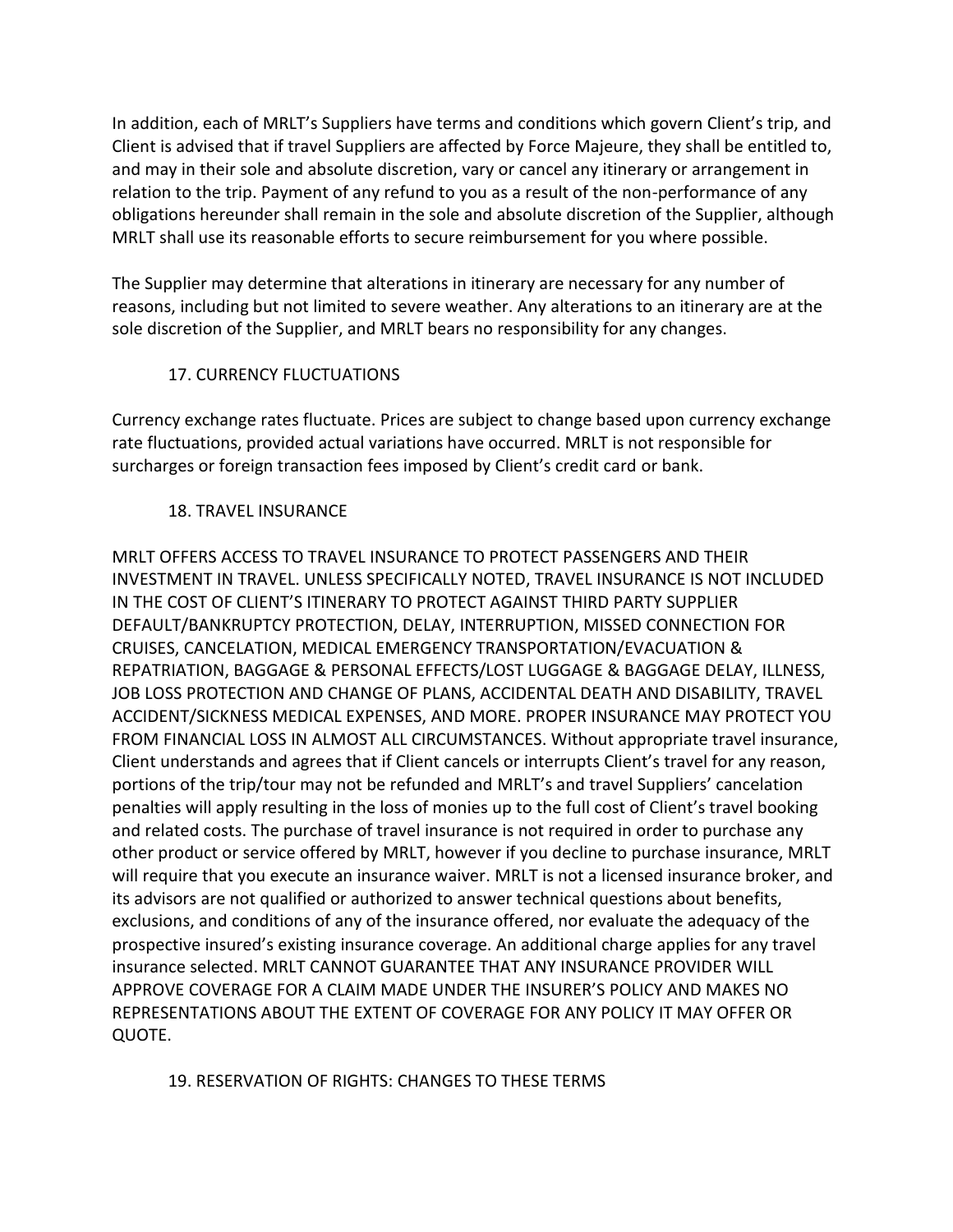We reserve the right, in our sole discretion, to change these Terms and Conditions at any time. Updated versions of the Terms will be provided to Clients, will be posted on our website and are effective immediately on posting.

#### 20. GENERAL

The laws of the State of Florida govern these Terms and Conditions. You hereby consent to the exclusive jurisdiction and venue of courts in Sarasota County, Florida in all disputes arising out of or relating to travel bookings with MRLT.

If any part of these Terms and Conditions is determined to be invalid or unenforceable pursuant to applicable law including, but not limited to, the warranty disclaimers and liability limitations set forth above, then the invalid or unenforceable provision will be deemed superseded by a valid, enforceable provision that most closely matches the intent of the original provision and agreement shall continue in effect.

These Terms and Conditions (and any other terms and conditions referenced herein) constitute the entire agreement between the Client and MRLT with respect to travel bookings made with MRLT by any means, and it supersedes all prior or contemporaneous communications and proposals, whether electronic, oral, or written, between Client and MRLT with respect to communications with MRLT. A printed version of this agreement and of any notice given in electronic form shall be admissible in judicial or administrative proceedings based upon or relating to these Terms and Conditions to the same extent and subject to the same conditions as other business documents and records originally generated and maintained in printed form.

# **Copyright Statement**

The information and images contained on this website, including downloadable files, are protected by copyright. Apart from any fair dealing for the purpose of private study, research, criticism or review, as permitted under the Copyright Act 1968, no part may be reproduced or reused for any other purpose without due acknowledgement to the copyright holder. The content on this website is provided for information purposes only. While every effort has been made to ensure the accuracy and completeness of this information, Mills Roy Luxury Travel makes no guarantee and accepts no responsibility for any errors or omissions it may contain. This website also offers links to other Internet sites which are outside of Mills Roy Luxury Travel control. It is the responsibility of users to make their own decisions about the accuracy, reliability and correctness of information contained on these sites.

© Copyright 2018, All Rights Reserved, Mills Roy Luxury Travel.

If you have any questions or concerns, please feel free to Contact our Customer Service Department